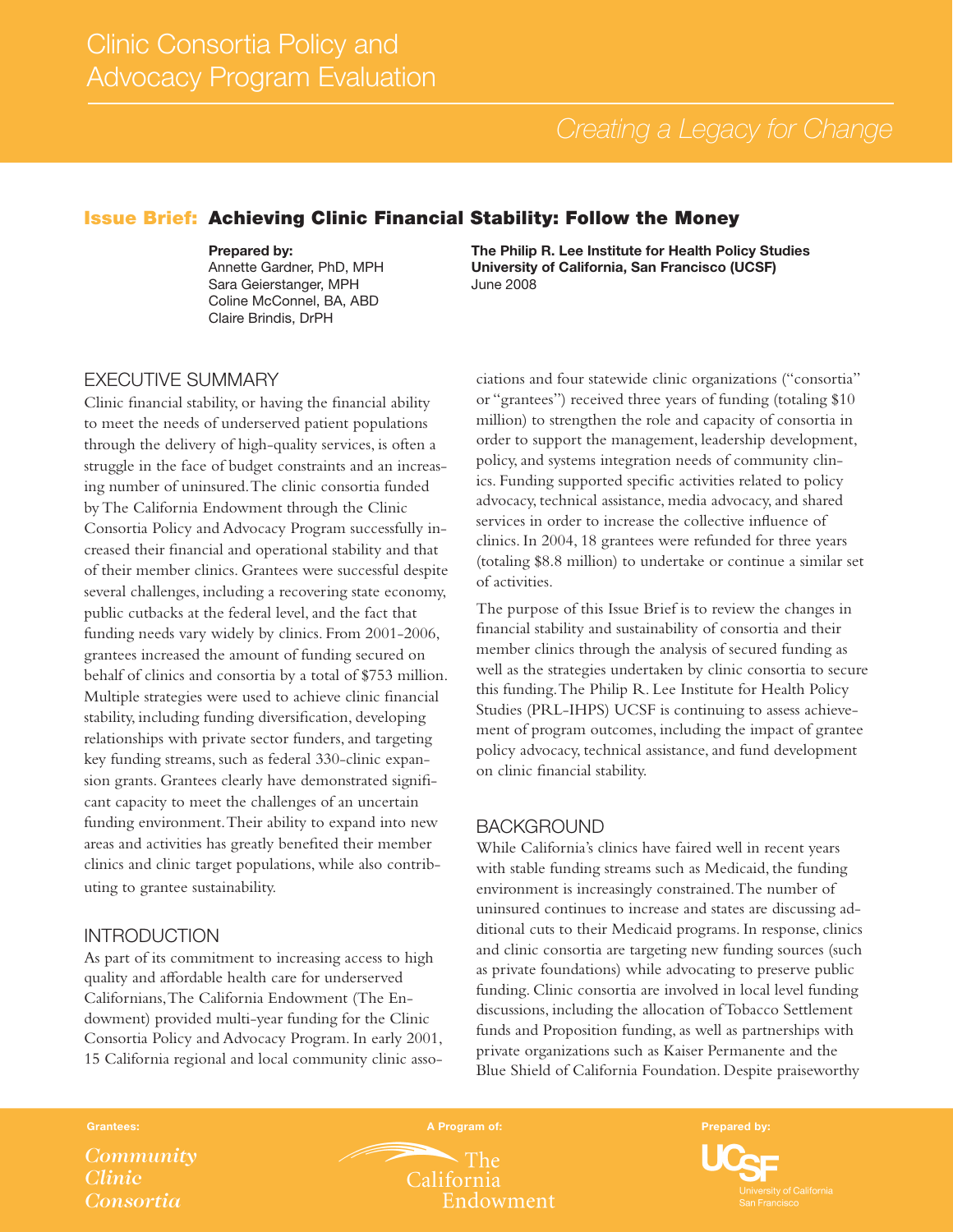fund development and maintenance strategies in the face of a turbulent and unstable funding environment, clinic consortia will need to continue to adapt to the ever-changing financial climate in order to maintain the financial strides made thus far.

# **METHODOLOGY**

The findings described below draw on data collected about the amount and sources of funding secured by grantees on behalf of clinics and consortia from 2001 to 2006. In addition, UCSF analyzed grantee reports and counted and categorized federal, state, and local policies targeted by grantees, noting the outcomes or successful passage of each policy. UCSF also inventoried and assessed grantee shared services and fund development activities undertaken on behalf of member clinics.

## **FINDINGS**

The findings are broken into two sections: the first section describes the funding secured by grantees from 2001-2006, and the second section illustrates the more successful strategies that resulted in this funding.

#### Increased Funding to Clinics and Consortia

Grantee efforts to secure and/or maintain funding for clinics and consortia have been successful. In total, grantees reported securing over \$2.2 billion between 2001-2006, with \$753 million (34 percent) of that attributable to The Endowment's support. The funding secured by grantees that was attributable to The Endowment's policy advocacy and fund development activities increased from \$104 million in 2001 to \$182 million in 2006 (see **Figure 1**). Most of these funds (90 percent) were directed to clinics and the remainder went to consortia.

#### Figure 1: Total Funds Attributed to Clinic Consortia Policy and Advocacy program Activities, 2001-2006



Grantees secured a combination of public and private funding, with public funding undergoing some significant changes since 2001. **Figure 2** highlights the type of funding that was secured by grantees and how the funding varied each year. Public funding was the largest funding source for clinics.

*Federal funding* was the largest public funding source with a total of \$273 million over the six years. It continued to increase annually until 2004 and then declined to \$49.1 million in 2006.

*State funding* became a significant source of funding for consortia and clinics in 2005, jumping from \$19 million in 2004 to \$58.65 million in 2005. Unique opportunities presented themselves at the state level, including farm worker funding, the Mental Health Services Act (MHSA), outreach and enrollment dollars for children's health insurance, and the receipt of clinic funds through the Cedillo-Alarcón Community Care Investment Act of 2000 and 2005 (an appropriation to community clinics for capital outlays). It is the third largest source of funding, with a total of \$197.5 million over the six years.

*Local funding* continued to increase in 2006, from \$76.2 million in 2005 to \$91 million in 2006, due in large part to county contracts for clinics secured by one grantee in both years.1 *Local funding* surpassed state funding to become the second largest funding source (\$243.5 million over the six years). Community members and local organizations, including business, are increasingly willing to fund some clinic work. Grantees are leveraging the relationships that they have developed over the years while also pursuing new local opportunities such as MHSA funding.

*Private funding* increased slightly from \$7.5 million in 2005 to \$9 million in 2006, for a total of \$38.2 million over the six years. Positive changes in the private funding environment included significant funding from Kaiser Permanente (\$8 million) that leveraged additional collaborative projects.





The shift from federal funding to state and local funding may have significant financial repercussions for grantees. In the analysis of federal funding secured from 2001-2006, there is a decline for the first time in 2006 by approximately \$3.7 million. This suggests that the funding environment is increasingly constrained and the focus is on maintaining existing funding while seeking out new sources.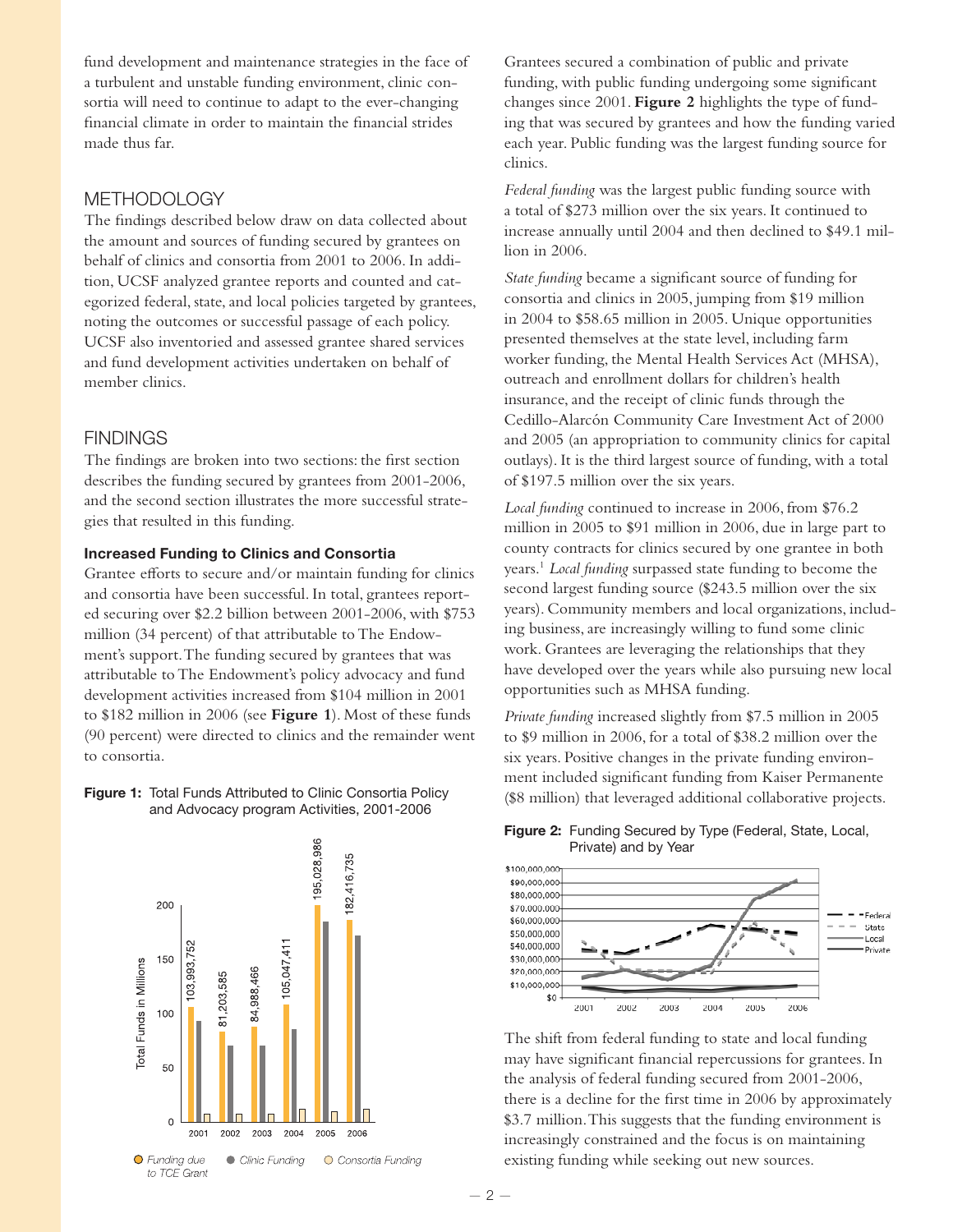**Table 1** distinguishes the *top grossing sources of funding,* with public funds dominating. Federal funds, particularly Clinic 330 Funding, were the most significant funding source through 2004 until they decreased significantly in 2005. State and local funding became the most significant sources of funding for consortia and clinics in 2005.

## Table 1: Top Grossing Funds Attributed to The Endowment's Funding, 2001-2006

| <b>Funding Source</b>                                                    | <b>Funding Type</b>  | <b>Total</b> |
|--------------------------------------------------------------------------|----------------------|--------------|
| Clinic 330 funding                                                       | Public-Federal       | \$222.6M     |
| <b>County Contracts</b>                                                  | Public-County        | \$168.5M     |
| Cedillo-Alarcon Com-<br>munity Clinic Investment<br>Act of 2000 and 2005 | Public-State         | \$62.1M      |
| <b>Tobacco Settlement</b>                                                | Public-County, State | \$50.5M      |
| <b>Expanded Access to</b><br>Primary Care (EAPC)                         | Public-State         | \$42.6M      |
| Measure A                                                                | Public-County        | \$19.2M      |
| Total                                                                    |                      | \$566M       |

To identify new sources of funding, grantees indicated whether the funding secured was either new or maintained funding. In 2006, new funding (not received in the past) accounted for \$38.5 million (21 percent) of total funding secured. Maintained funding (ongoing funding) accounted for \$145 million (79 percent) of total funding secured. Much of this new funding was public funding (state funding).

Most of the funds secured in 2006 (90 percent) were directed to clinics and their target populations, including funding for patient services, clinic facilities, technical assistance, and programmatic expansions, such as information technology. Consortia also benefited from this funding, directing it to infrastructure support and the provision of additional services to clinic members, such as training in emergency preparedness.

## Multiple Strategies to Secure and Maintain Funding

Grantees have been effective at multiple levels in securing funding and are versatile in their strategies. Specific activities used to increase clinic financial stability included policy advocacy, fund development (grant writing) and diversification, consortia fee-for-service activities, shared services, and maintaining or securing new clinic designations. Except for shared services to achieve clinic cost-savings, most of these are revenue-generating strategies.

*Policy advocacy activities* contributed to increased clinic funding in addition to increased financial and operational stability. In 2006, grantees secured upwards of \$160 million (87 percent) through policy advocacy activities. Evaluation results suggest that a mix of activities were perceived to be the most effective in achieving a policy change to maintain or increase funding to clinics, including helping to draft regulations, serving on advisory commissions and boards, as well as member education and alerting elected officials. Grantees were involved with 72 pieces of legislation at the

federal and state levels from 2004-2006. Of these 72 federal and state bills, six federal policies (18 percent) and 20 state bills (55 percent) were passed. (Please note that lobbying activities were not funded under this program and are assumed to be funded by other funding sources.)

The focus of successful policies ranged from securing additional funding, such as the Cedillo-Alarcon Community Clinic Investment Act of 2000 and 2005, which resulted in \$62 million for clinic facility expansions, to policies that expand existing programs, such as Family PACT. Policies to create cost-savings also were emphasized. The impact on clinic target populations is particularly noticeable when focused on county-level decision-making to secure funding. County-level grantees were involved in local policy development that enhanced the ability of clinics to improve access to care, including participation on Proposition 10 or other health services committees, relationships with community leaders and stakeholders, and procurement of county and/or city funding for clinics, such as Tobacco Settlement funds and Proposition 63 (Mental Health Services Act) funds. As described in **Figure 3**, some of the greatest financial gains are achieved post-implementation or during negotiation of the allocation of funds with agency staff and decision-makers.

#### Figure 3: Policy Gain Benefiting Clinics: Prospective Payment System (PPS)

An example of a key state-level policy that consortia focused on was the implementation of the Prospective Payment System (PPS) or the transition from cost-based reimbursement of Medi-Cal services to a fixed, per-visit payment system for Federally-Qualified Health Centers (FQHC) and Rural Health Clinics (RHC). The role of consortia in the implementation of PPS could be characterized as a two-tier, centralized approach. At the state level, the California Primary Care Association (CPCA) took the lead in conducting the detailed negotiations with state and federal officials, while the local and regional consortia provided technical assistance and education to member clinics and decision-makers. The outcomes of the PPS negotiations were critical to clinic financial stability. As a cost control system that rewards clinics for being efficient, it fundamentally changed the way clinics provide services and are reimbursed by Medi-Cal, their biggest single payment source.

*Fund development for programs and services* was another strategy used by grantees to achieve clinic financial stability, including funding diversification. For example, grantees secured 12 percent (\$22.1 million) of the total funding in 2006 by writing grants. Considered a very effective way to support clinics, grant writing on behalf of clinics and/or the consortia is a key strength of grantees. Fund development also is an opportunity for consortia to broaden their expertise and increase visibility in new areas. For example, some consortia